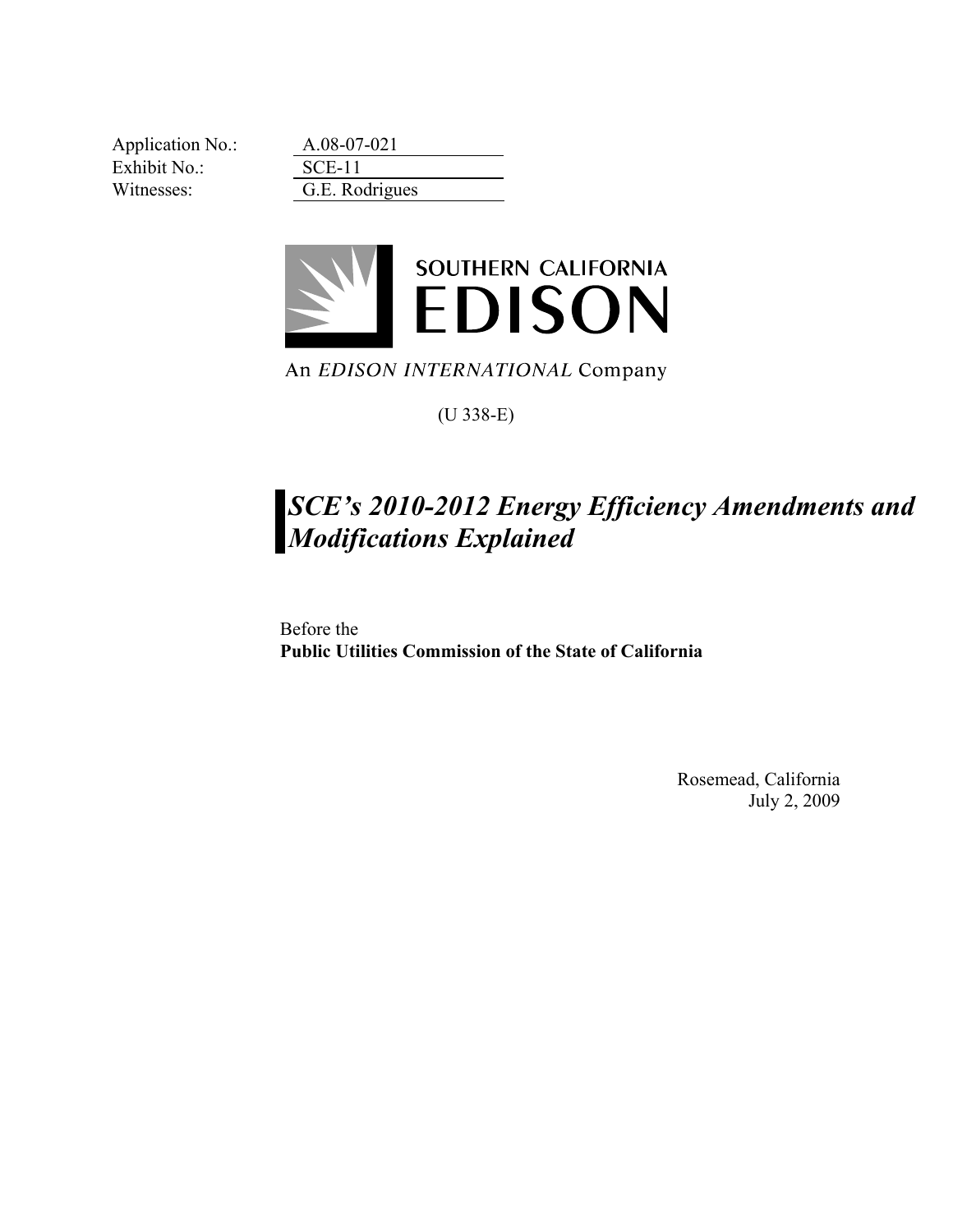## **SCE's Changes From The March 2, 2009 Filing To the July 2, 2009 Filing**

SCE's Second Amended Application for approval of its proposed 2010-2012 energy efficiency program is made up of:

- 1. Application dated July 2, 2009; the application is presented in a strike-through and underline format to assist the reader in identifying the additions and deletions from the March 2, 2009 version of the Application.
- 2. Second Amended Exhibit SCE-1, dated July 2, 2009; SCE's supporting testimony is presented in a strike-through and underline format to assist the reader in identifying the additions and deletions from the March 2, 2009 version of Exhibit SCE-1.
- 3. The Second Amended Exhibit SCE-2, dated July 2, 2009; this Exhibit replaces the March 2009 version in its entirety.
- 4. Any and all changes to Exhibits SCE-3A, SCE-3B, SCE-4 and SCE-5 (amended) are reflected in SCE's new Exhibit SCE-10.
- 5. The Second Amended Exhibit SCE-6, dated July 2, 2009; this Exhibit is presented in a strike-through and underline format to assist the reader in identifying the additions and deletions from the March 2, 2009 version of Exhibit SCE-6.
- 6. The Second Amended Exhibit SCE-7, dated July 2, 2009; this Exhibit is presented in a strike-through and underline format to assist the reader in identifying the additions and deletions from the March 2, 2009 version of Exhibit SCE-7.
- 7. The Second Amended Exhibit SCE-8, dated July 2, 2009; this Exhibit is presented in a strike-through and underline format to assist the reader in identifying the additions and deletions from the March 2, 2009 version of the Application.